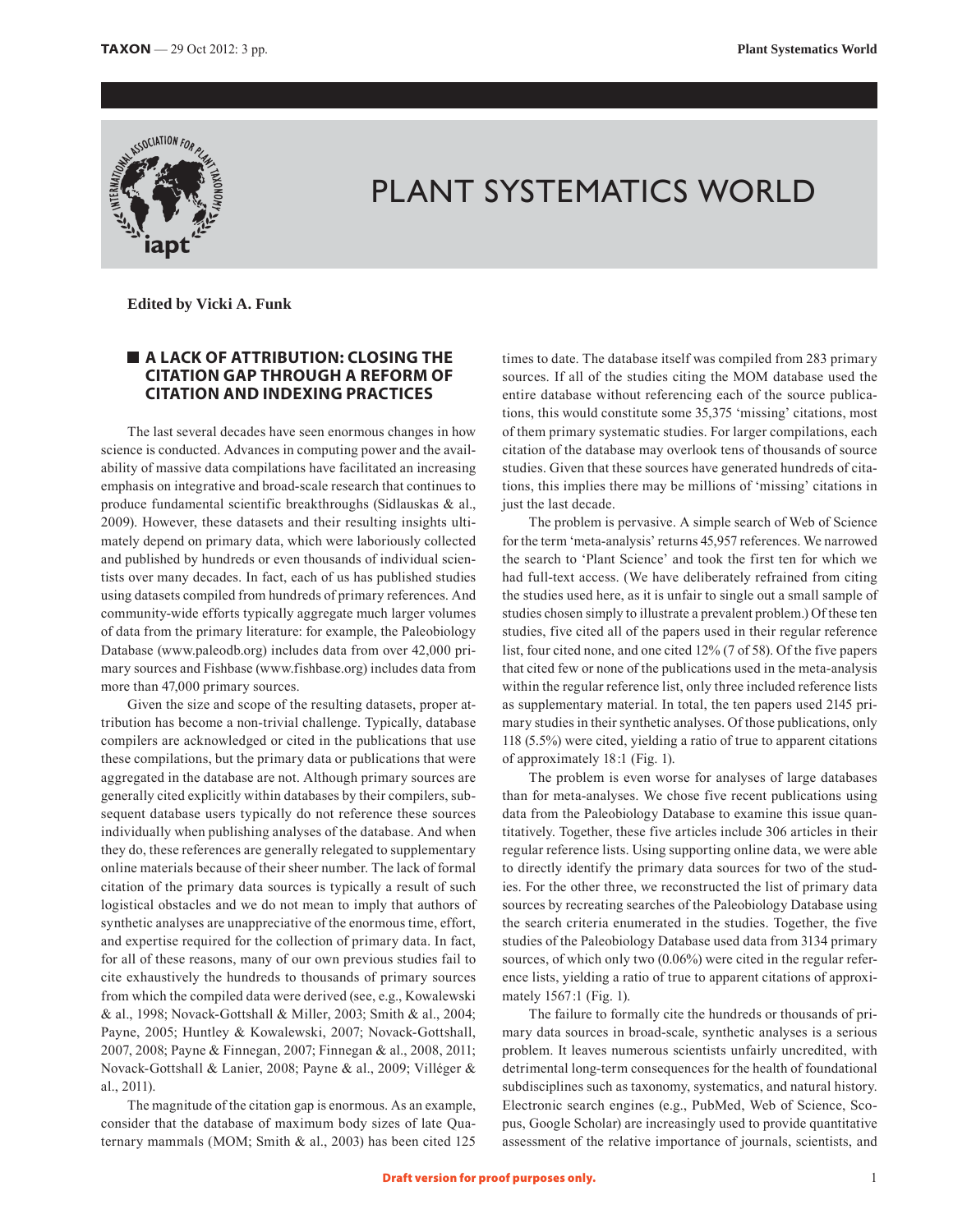whole fields of inquiry (Abbott  $\&$  al., 2010). Often, these statistics inform hiring, tenure, and funding decisions. Unfortunately, search engines cannot index citations to primary sources if they are not listed. Moreover, most do not index citations in supplementary online material, which is where primary sources used in analyses of large literature compilations are typically found when they are provided. This situation leads to a severe and pervasive undervaluation of the disciplines that disproportionately provide foundational data for science. The discrepancies between apparent and true impact negatively influences hiring and funding practices, to the detriment of many fields and of the scientific endeavor in general (McClain, 2011; Waegele & al., 2011).

To further highlight the effects of the citation gap, consider the following example. The mean citation rate in Web of Science over the past decade for a paper published in the *Journal of Paleontology* (a leading systematic journal in the geosciences) during the 1980s and 1990s is 0.49 citations per year. Of the 1894 articles published during those decades, 896 (47%) are included in the Paleobiology Database, which produced an average of 18 official papers per year between 2007 and 2011 and undoubtedly numerous studies where the authors did not apply for an official Paleobiology Database publication number. Even if only 10% of the official papers using the Paleobiology Database incorporated data from any given primary source, this represents more than a 2.6-fold difference between the apparent and true citation rate for the typical paper in the *Journal of Paleontology* (Fig. 1) and would have a substantial impact on the



Fig. 1. Ratios between true and apparent citation rates for database analyses, meta-analyses, and taxonomic papers, illustrating the enormous undercitation of the taxonomic literature resulting from current citation and indexing practices. Database value based on a sample of recent studies using data from the Paleobiology Database. Metaanalysis value based on a sample of recent papers in the area of plant science. Citations rates for taxonomic papers based upon a study of papers published in the *Journal of Paleontology* between 1980 and 1999. See text for further details.

*h*-index and career citation statistics for an active systematist. The true gap may be much larger, depending upon the number of 'unofficial' publications using data from the Paleobiology Database. We examined two other prominent paleontological journals (*Journal of Vertebrate Paleontology* and *Palaeontology*) and the statistics are nearly identical. Yet, paleobiology is a comparatively small field; the differences between apparent and true citation rates have potentially even greater ramifications in larger data-rich disciplines such as ecology, genomics, and biogeography.

Despite its magnitude, the solution to this problem is easily implemented. Scientific journals and funding agencies must take a leadership role by: (1) requiring the use of explicit referencing for source data to ensure proper attribution, and (2) working with scientific index services to capture supplementary references in supporting online material. If supplementary reference lists are so long as to present logistical problems (e.g., many thousands of supporting references), alternative approaches may be required. However, we suspect that at present such cases are rare. Recent history indicates that solutions such as these are both feasible and desirable. In the area of data reporting, numerous journals in the biological and geological sciences (the fields with which we are most familiar) have adopted policies requiring the raw data for all studies to be archived online in permanent, publicly accessible sites such as Dryad (www.datadryad.org) and GenBank (www .ncbi.nlm.nih.gov/genbank/). These policies have been instrumental in making the results of scientific research more transparent and verifiable, while facilitating more efficient reanalysis of such data. With a similar motivation to make research results universally available, the United States National Institutes of Health have enacted a policy that all NIH-funded research papers must be archived at the publicly accessible site PubMed Central (http://www.ncbi.nlm.nih. gov/pmc/). Currently, over 1000 journals are participating directly with PubMed Central, which contains over 2.4 million archived articles. Thus, history shows that simple changes in policy from journals and governmental agencies can quickly produce dramatic and positive shifts in scientific culture, suggesting that the citation gap can also be closed quickly and efficiently.

The systematic archiving of data has greatly enhanced our understanding of pattern and process in a variety of complex and heterogeneous natural systems. However, ongoing growth and development of our fields depends not only upon advances in data storage and analysis but also on the ongoing collection of new, high quality, foundational data that refine the basic patterns and fill in gaps in the existing primary knowledge. Unfortunately, current citation and indexing practices do not accurately reflect the vital roles that many foundational disciplines play, and such unintended omissions are likely to result in the decline of the disciplines upon which the synoptic analyses depend. We urge that policies similar to those developed for the storage of data and the archiving of federally funded research studies be enacted by the National Science Foundation, other funding agencies, and major cross-disciplinary journals regarding citation of primary data sources. Unless such a solution is enacted, this problem will worsen as the use of synthetic databases grows and departments and funding agencies increase their reliance on citation rates and associated metrics (e.g., *h*-index) in hiring, promotion, and funding decisions.